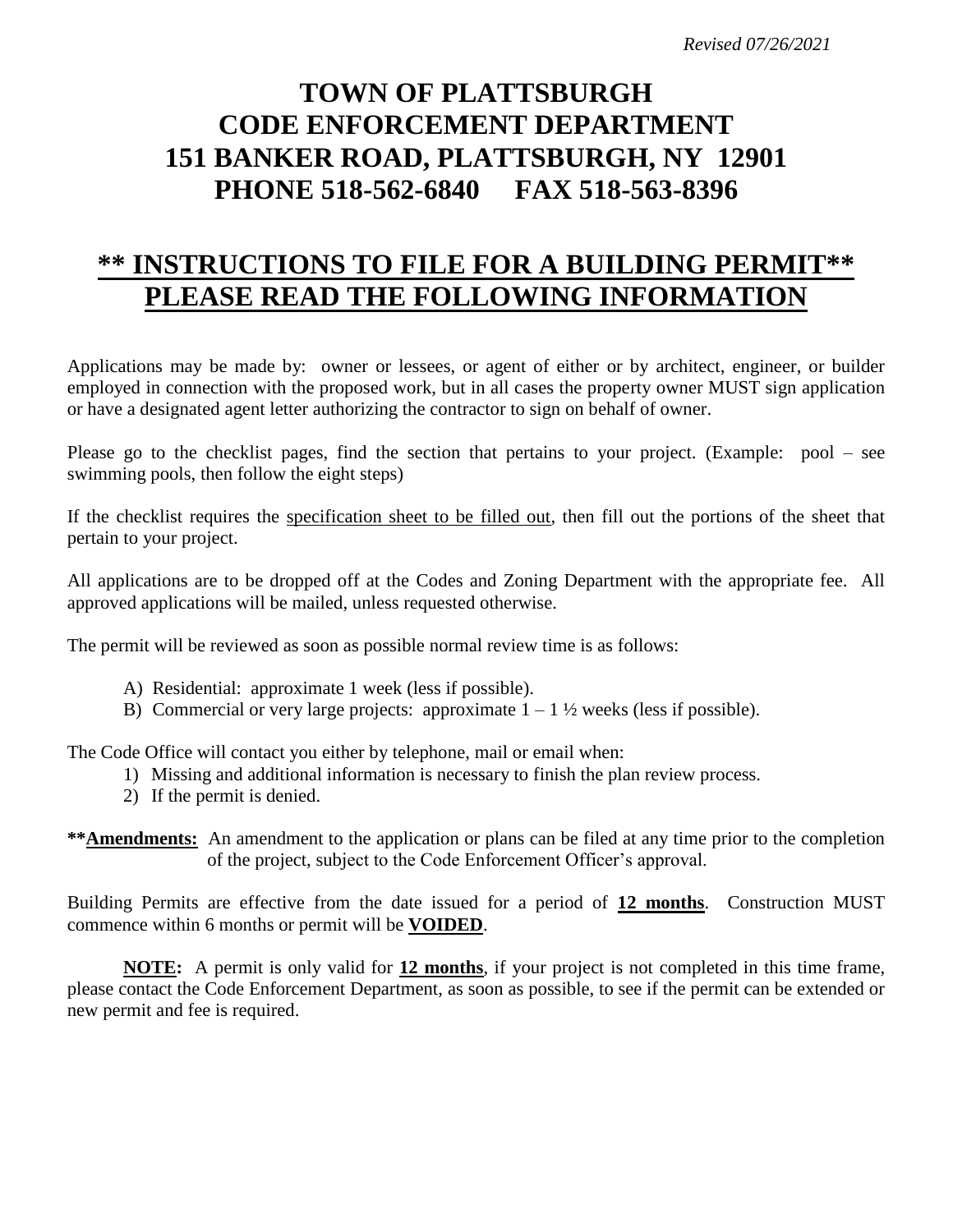## **DECKS/PORCHES:**

- 1. Please completely fill out application form & make sure you describe questions # 1 of page 2 in detail.
- 2. Submit a plot plan and amend the plot plan to show the location of the deck, railing and stairs (you can draw all items on your plot plan)
- 3. Plans showing how the deck is to be constructed, showing the size and location of posts, beams, joists, decking and railings (top & side views).
- 4. Building Specification sheets **must be filled out** pages 3 and 4.
- 5. Owner or contractor is responsible to contact underground utilities before any type of excavating is started, **call three working days before you dig 1-800-962-7962**.
- 6. Contractor must submit current Certificate of Liability Insurance and NYS Workers' Compensation Certificates naming Town of Plattsburgh as an additional insured, at limits not less than \$1MM per occurrence (If homeowner lives at residence and property is not commercial, the homeowner can sign an affidavit affirming they are doing the work themselves).
- 7. If any electrical work is required an Electrical Inspection from a Third Party Agency is required. \*\*\* The Allowed 3<sup>rd</sup> Party Agencies are as follows:

| • Commonwealth Electrical Inspection Services            | 518-566-7091 |
|----------------------------------------------------------|--------------|
| • The Inspector – Corey Boire – Commercial & Residential | 518-572-1140 |
| • ADK Electrical Inspector – Commercial & Residential    | 518-569-4939 |
| • Middle Dept. Inspection Agency                         | 518-481-5965 |
|                                                          |              |

- \*\*\* **Please note:** An exterior light must be at all entranceways.
- 8. Building Permit Fee amount is based upon square footage. Please supply sq. ft. of each item, the C.E.O./Secretary will determine fee.

### **This is an inspection list for the above project; please call 518-562-6840 when you have reached each stage of construction:**

- 1) Holes are dug 48" and exposed, **before any cement is poured.**
- 2) Framing inspection before decking.
- 3) Electrical and/or insulation is **Completed (if applicable)**
- 4) Construction is **completed and all other Certificates have been issued.**

**SHEDS** (\*In R1, R2, R3, R4, R5, T3R, T3C & NC Districts, if shed is 144 sq. ft. or smaller, **No Building Permit will be required**, and shall not be placed within three (3) feet from both side and rear yard property lines, \***call Code Office if you have any questions**\* Also no shed is allowed in the front yard).

### **\*\*\*\*If shed is larger than 144 Square Feet a Permit is required – Please follow instructions below.**

- 1. Please completely fill out application form & make sure you describe questions # 1 in detail.
- 2. Submit the property plot plan and amend the plot plan to show the location of the shed, (you can draw all items on your plot plan).

**NOTE**: No construction can be within an easement or within the Town's Right-Of-Way.

- 3. Shed placement must meet the Town's zoning requirements it must be placed at least 10 ft. from both side and rear yard property lines.
- 4. Plans showing the construction of the shed or a brochure from the manufacturer or supplier (top  $\&$ side views).
- 5. Owner or contractor is responsible to contact underground utilities before any type of excavating is started, **call three working days before you dig 1-800-962-7962.**
- 6. Contractor must submit current Certificate of Liability Insurance and NYS Workers' Compensation Certificates naming Town of Plattsburgh as an additional insured, at limits not less than \$1MM per occurrence (If homeowner lives at residence and property is not commercial, the homeowner can sign an affidavit affirming they are doing the work themselves).
- 7. Building Permit Fee amount is based upon size of shed. Please supply sq. ft. of each item, the C.E.O./Secretary will determine fee.
- 8. **Please call 518-562-6840 for a final inspection when shed is completed**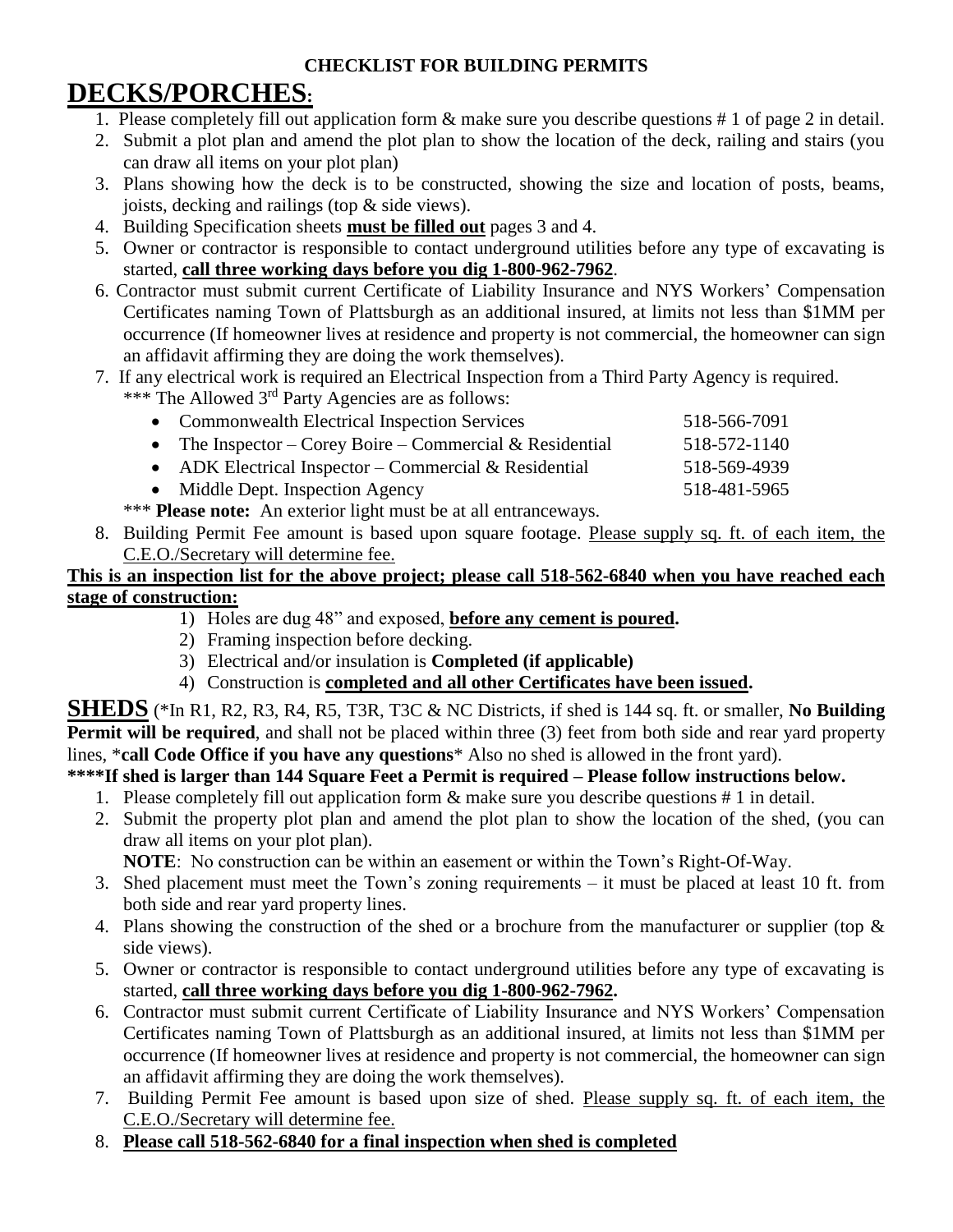# **SWIMMING POOLS & HOT TUBS:**

- 1. Please completely fill out application form & make sure you describe questions # 1 in detail.
- 2. Submit the Property plot plan and amend the plot plan to show the location of the swimming pool and fence, if applicable (you can draw all items on your plot plan). **NOTE:** No construction can be within an easement.
- 3. Per State Building Code Permits are required for all in-ground pool and above ground pools that have pool wall heights that are 24" high or more. Building Permits are also required for temporary pools and temporary pool, must obtain a Building Permit annually. All requirements are available in the Code Office.
- 4. Submit plans and specifications that show the following necessary items:
	- The type of pool or hot tub (the brochure from pool or hot tub company usually has this information)
	- All enclosures (type of fence to include: height, style and all gates (Note: all gates must be self/closing & self latching),
	- All alarms: including the mandatory alarms for pools and include any additional door or window alarms.

**NOTE:** drainage at anytime cannot affect neighbors

- 5. An Electrical certificate is required from a Third Party Agency.
	- **\*\*\*The Allowed 3rd Party Agencies are as follows:**

| $\bullet$ | <b>Commonwealth Electrical Inspection Services</b>    | 518-566-7091 |
|-----------|-------------------------------------------------------|--------------|
| $\bullet$ | The Inspector– Corey Boire - Commercial & Residential | 518-572-1140 |
| $\bullet$ | ADK Electrical Inspector – Commercial & Residential   | 518-569-4939 |
| $\bullet$ | Middle Dept. Inspection Agency                        | 518-481-5965 |

**NOTE:** If upgrading electrical service you must contact one of the above Third Party Electrical inspectors and obtain a certificate.

- 6. Owner or contractor is responsible to contact underground utilities before any type of excavating is started, **call three working days before you dig 1-800-962-7962.**
- 7. Contractor must submit current Certificate of Liability Insurance & NYS Workers' Compensation Certificates naming Town of Plattsburgh as an additional insured, at limits not less than \$1MM per occurrence (If homeowner lives at residence and property is not commercial, the homeowner can sign an affidavit affirming they are doing the work themselves).
- 8. Building Permit Fee amount is flat fee of \$100.00.

### **This is an inspection list for the above project, please call 518-562-6840 when you've reached each stage of construction:**

1. The electrical inspection certificate (or sticker) has been issued and the pool is complete **with the Fence and All Alarms & Locking Gates Installed.** Or Hot Tub **is completed with proper safety features.**

### **FENCES** – **BUILDING PERMIT IS NOT REQUIRED**

### **NOTE:**

- No Construction can be within an easement or within the Town's Right-of-Way**.**
- Make sure the Fence is installed within your own property lines.
- 1. Fence must meet zoning requirements. Local setback requirements are available in Code Office or visit our website on line at [www.townofplattsburgh.com.](http://www.townofplattsburgh.com/) (Town of Plattsburgh Zoning Ordinance, Section 5.2)
- **2.** Owner or contractor is responsible to contact underground utilities before any type of excavating is started, **call three working days before you dig 1-800-962-7962.**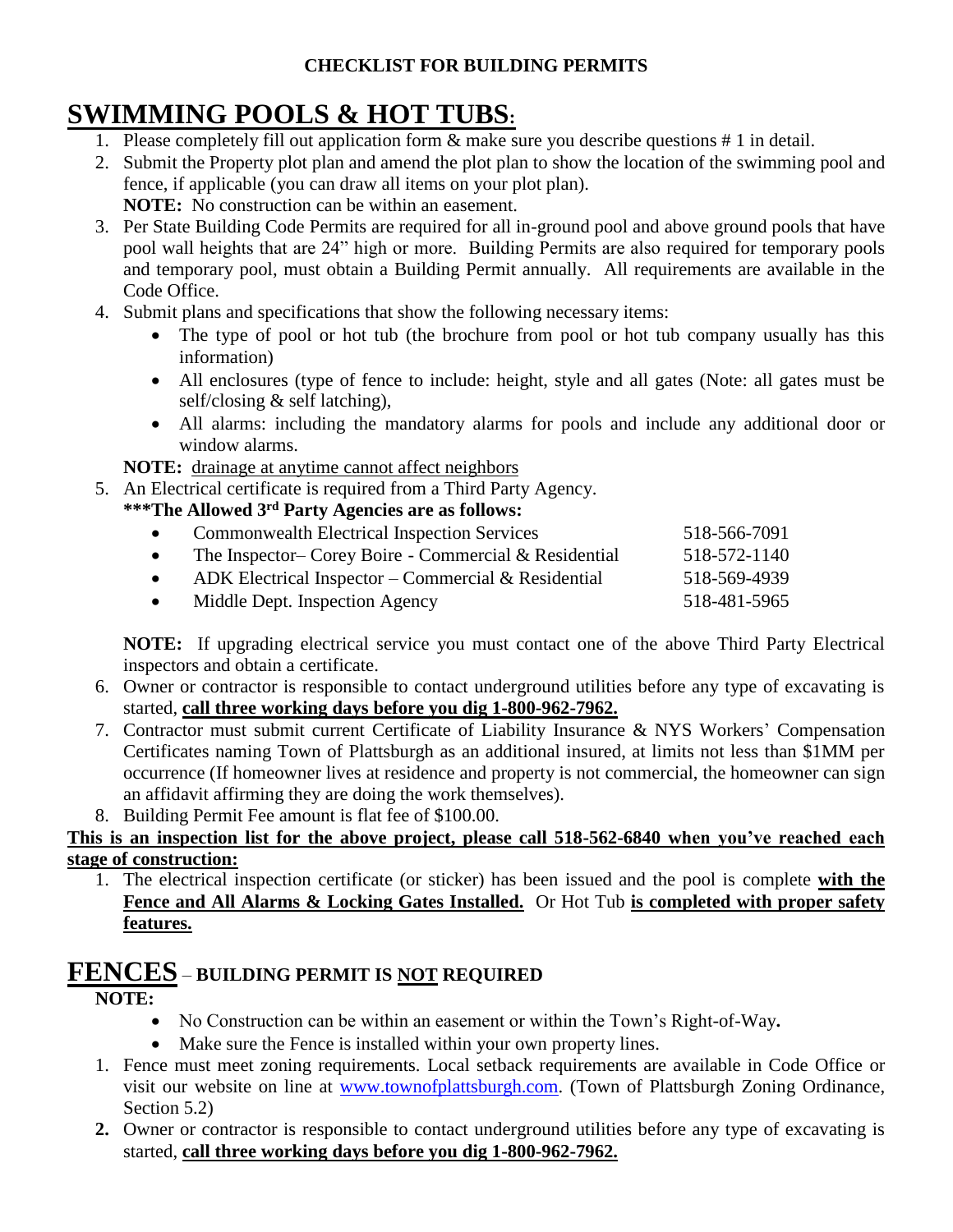## **ADDITIONS/REMODELING/INTERIOR RENOVATIONS:**

- 1. Please completely fill out application form & make sure describe questions #1 in detail.
- 2. Submit the property plot plan and amend the plot plan to show the addition/renovation (you can draw the location of the addition on your plot plan). Local setback requirements are available in the Codes Office or visit our website on line at [www.townofplattsburgh.com.](http://www.townofplattsburgh.com/) (Town of Plattsburgh Zoning Ordinance, Schedule B).
- 3. Plans and specifications showing construction
	- a) Residential construction  $-1$  set of plans
	- b) Commercial and Multiple Dwellings 2 sets of plans

**NOTE:** Where alterations costs exceed \$10,000 for Commercial work and \$20,000 for residential work, the plans shall be signed and sealed by an Architect or Engineer licensed in New York State. The Code Enforcement Official may require stamped plans whenever it is deemed appropriate to ensure code compliance, etc (Bedrooms, living room and habitable space additions).

- 4. Building Specification sheets must be filled out unless information is provided on stamped plans. Contractor must submit current Certificate of Liability Insurance and NYS Workers' Compensation Certificates naming Town of Plattsburgh as an additional insured at limits not less than \$1MM per occurrence. (If homeowner lives at residence and property is not commercial, the homeowner can sign an affidavit affirming they are doing the work themselves.)
- 5. An Electrical certificate is required from a Third Party Agency.
	- **\*\*\*The Allowed 3rd Party Agencies are as follows:**
		- Commonwealth Electrical Inspection Services 518-566-7091 • The Inspector – Corey Boire – Commercial & Residential  $518-572-1140$ • ADK Electrical Inspector – Commercial & Residential 518-569-4939 Middle Dept. Inspection Agency 518-481-5965
		-

6. **NOTE:** If up grading electrical service you must contact NYSEG 800-572-1111

- 7. Building Permit Fee amount is based upon square footage of project. Please supply sq. ft. of each item, the C.E.O./Secretary will determine fee.
- 8. Driveway permit from appropriate agency: State DOT (518-563-2020), County Highway Dept. (518- 565-4040) or Town Highway Dept. (518-562-6880) (Any fees are determined by that agency)

### *This is an inspection list for the above project, please call 518-562-6840 when you have reached each state of construction***:**

- 1. Footer Inspection
- 2. Foundation wall inspected (re-rod hung on the form) **before cement is poured.**
- 3. Foundation wall is finished, **before backfill.**
- 4. Framing, when all Mechanicals are **completed.** (Which, includes: Plumbing, electrical and all fire stopping and fire proofing)
- 5. Insulation is **completed.**
- 6. Fire rated sheet rock or any other type of **Fire Separation**. Also, when green rock is installed.
- 7. Construction is **completed and all other Certificates have been issued**.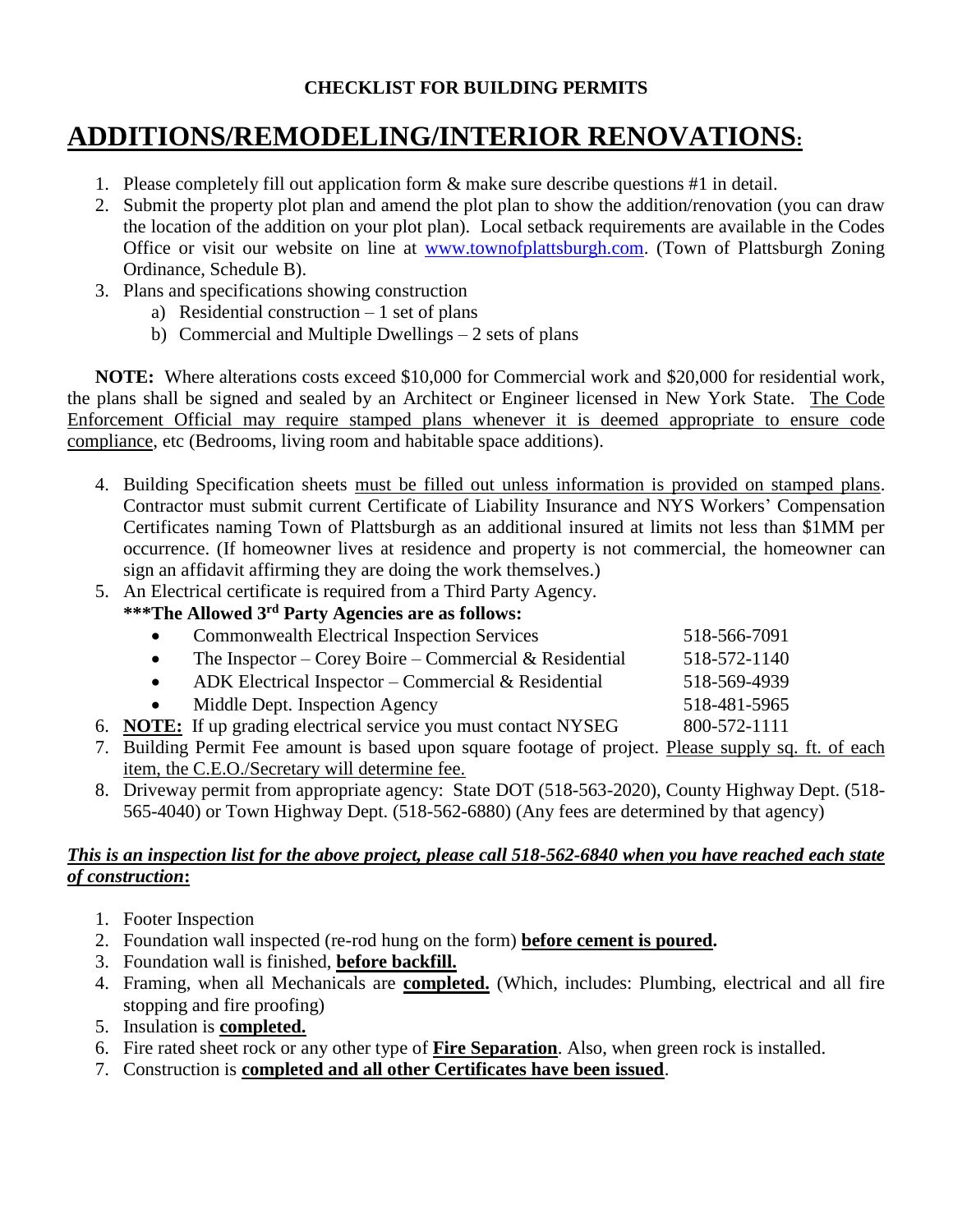# **NEW BUILDINGS**:

- 1. Please completely fill out application form and make sure you describe question #1 in detail.
- 2. Submit the property plot plan with the new construction on the plot plan.

**NOTE:** No construction can be within an easement. Local setback requirements are available in Code Office or visit our website at [www.townofplattsburgh.com.](http://www.townofplattsburgh.com/) (Town of Plattsburgh Zoning Ordinance, Schedule B)

**3.** Owner or contractor is responsible to contact underground utilities before any type of excavating is started, **call three working days before you dig 1-800-962-7962.**

4. Owner must contact 911 Emergency Services – Kelly Donoghue for your 911 address number. His phone number is 518-565-4791. Forms are available in Codes Office.

- 5. Plans and specifications showing construction.
	- a. Residential construction 1 copy.
	- b. Commercial and Multiple Dwellings 2 copies.
	- c. The plans and specifications shall be signed and sealed by the Architect or Engineer licensed for practice in New York State.
- 6. Building Specification sheet **must be filled out unless information is provided on stamped plan sheets**.
- 7. Contractor must submit current Certificate of Liability Insurance and NYS Workers' Compensation Certificates naming Town of Plattsburgh as an additional insured, at limits not less than \$1MM per occurrence. (If homeowner lives at residence and property is not commercial, the homeowner can sign an affidavit affirming they are doing the work themselves).
- 8. An Electrical Certificate is required from a **Third Party Agency**.

### **\*\*\*The Allowed 3rd Party Agencies are as follows**:

| <b>Commonwealth Electrical Inspection Services</b>                    | 518-566-7091 |
|-----------------------------------------------------------------------|--------------|
| The Inspector – Corey Boire – Commercial & Residential                | 518-572-1140 |
| ADK Electrical Inspector – Commercial & Residential                   | 518-569-4939 |
| Middle Dept. Inspection Agency                                        | 518-481-5965 |
| <b>NOTE:</b> If up grading electrical service you must contact NYSEG. | 800-572-1111 |

- 9. Water & Wastewater service permit applications issued by the Town of Plattsburgh Water & Sewer Dept. 518-562-6890.
- 10. Building Permit Fee amount is based upon square footage of construction. Please supply sq. ft. of each item, the C.E.O./Secretary will determine fee.
- 11. Driveway permit from appropriate agency: State DOT (518-563-2020), County Highway Dept (518- 563-2020) or Town Highway Dept (518-562-6880). (Any fees are determined by that agency) NOTE: Town Code for driveway width is determined by above agencies.

### **This is an inspection list for the above project, please call 518-562-6840 when you have reached each stage of construction.**

- 1) Footer Inspection
- 2) Foundation wall inspection (**re-rod hung on the form**) **before cement if poured**.
- 3) Foundation wall is finished, **before backfill**.
- 4) Framing, when all Mechanicals are **completed**. (Which, includes: Plumbing, electrical and all fire stopping and fire proofing)
- **5)** Insulation is **Completed**
- 6) Fire rated sheet rock or any other type of **Fire Separation**. Also when green rock is installed.
- 7) Construction is **completed and all other Certificates have been issued**.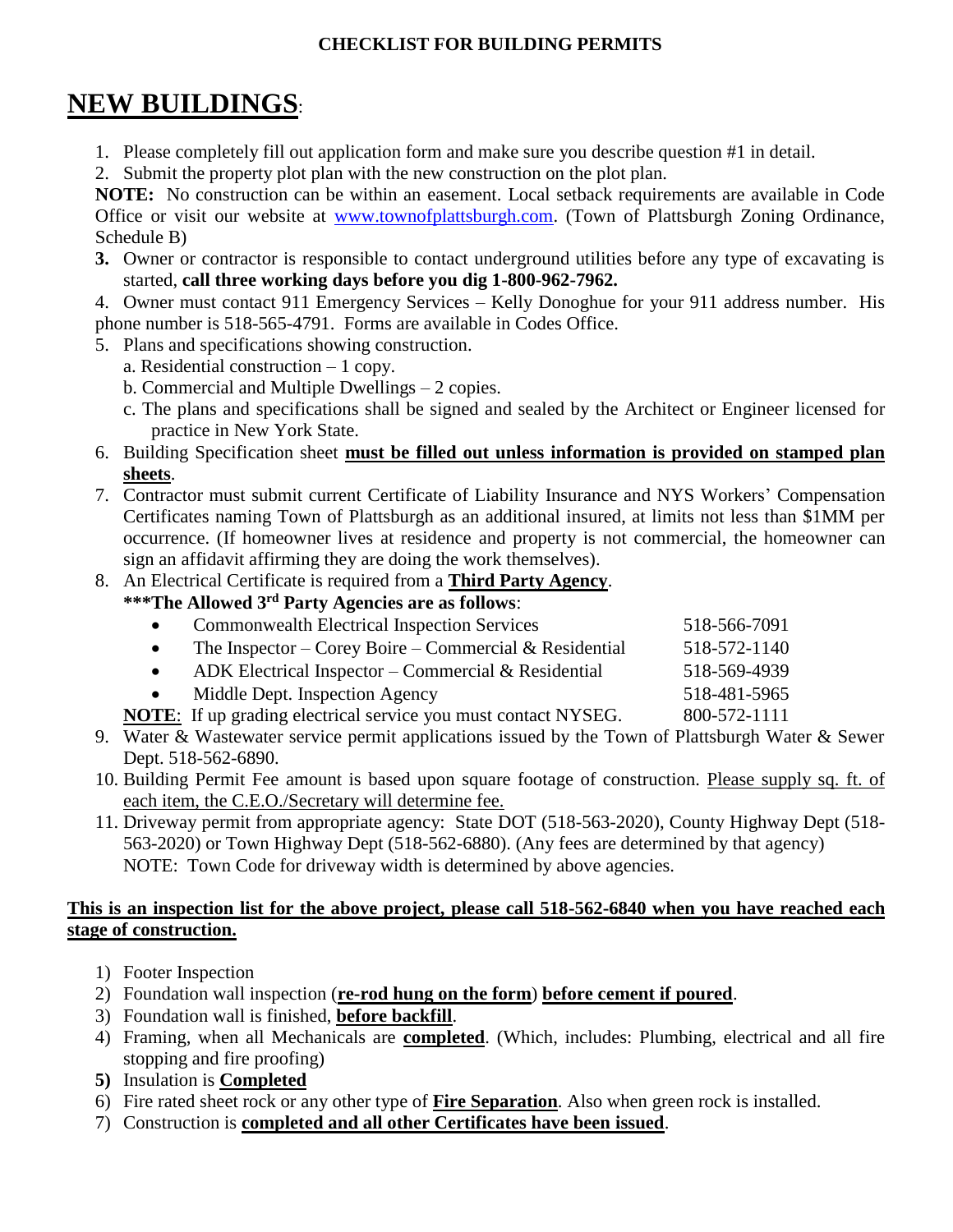# **DEMOLITION**:

- 1. Please completely fill out application form and make sure you describe questions #1 in detail.
- 2. Submit your property plot plan (you can amend plot plan to show the portion that is going to be demolished.
- 3. All utility companies have to be contacted to:
	- a. Shut off the power to the property at the pole call NYSEG at 1-800-572-1111 Verification must be submitted and/or gas terminated at the curb.

b. Call NYSEG for a Work Order Number, (This # must be submitted with the building permit along with date of termination.

c. Water Service terminated at the curb. Call Water & Sewer Department, verification must be submitted.

- 4. Rodent removal call the Clinton County Health Dept at 518-565-4870
- **5.** An asbestos report by a State Certified Inspector Code Rule 56 **Must supply documentation that property was checked for asbestos. THIS IS REQUIRED EVEN IF STRUCTURE HAS BEEN VACANT FOR YEARS.**
- 6. If asbestos exists, then a report certifying that the asbestos has been removed and properly disposed.
- 7. If foundation remains and is filled in, then drainage holes need to be punched through the basement floor. **Before the foundation is filled, call Code Office at 518-562-6840 for inspection of the drainage holes.**
- 8. Filled foundation must be at grade.
- 9. Owner or contractor is responsible to contact underground utilities before any type of excavating is started, **call three working days before you dig 1-800-962-7962.**
- 10. Contractor must submit current Certificate of Liability Insurance and Workers' Compensation Certificates naming Town of Plattsburgh as an additional insured, at limits not less than \$1MM per occurrence. (If property is not commercial, the property owner can sign an affidavit affirming that they are doing the demolition and disposal work themselves.)
- 11. Building Permit Fee amount is based on Demolition Work Residential or Non-Residential

**This is an inspection list for the above project, please call 518-562-6840 when you have reached each stage of construction.**

- 1. When foundation is removed, broken up or holes are punched to allow water to drain through.
- 2. Demolition is **Completed** \*\* if demolition is done in stages, then call after each stage<sup>\*\*</sup>.

# **FIREPLACES AND WOOD STOVES:**

- 1. Please completely fill out application form and make sure you describe question #1 in detail.
- 2. **For outdoor fireplace or woodstove:** submit property plot plan (high-light or circle area on plot plan where the appliance is to be located. (Example: at the back of the house).
- 3. **For interior fireplace or woodstove:** submit a floor plan showing the location of the fireplace or wood stove (what room will the appliance be installed in? (Example: stove will be installed in the corner of the living room, or fireplace will be in installed in the basement of the family room).
- 4. Submit a copy of the manufactures installation instructions, these instructions give important information that must be followed:
	- How far away the appliance can be from the wall (clearances).
	- Type of appliance, (fireplace, masonry, fireplace insert, freestanding stove, hearth stove, furnace, boiler, or other type).
	- What type of fuel can be used: (wood, coal, pellet or other)
	- Submit what type of chimney system or vent system is allowed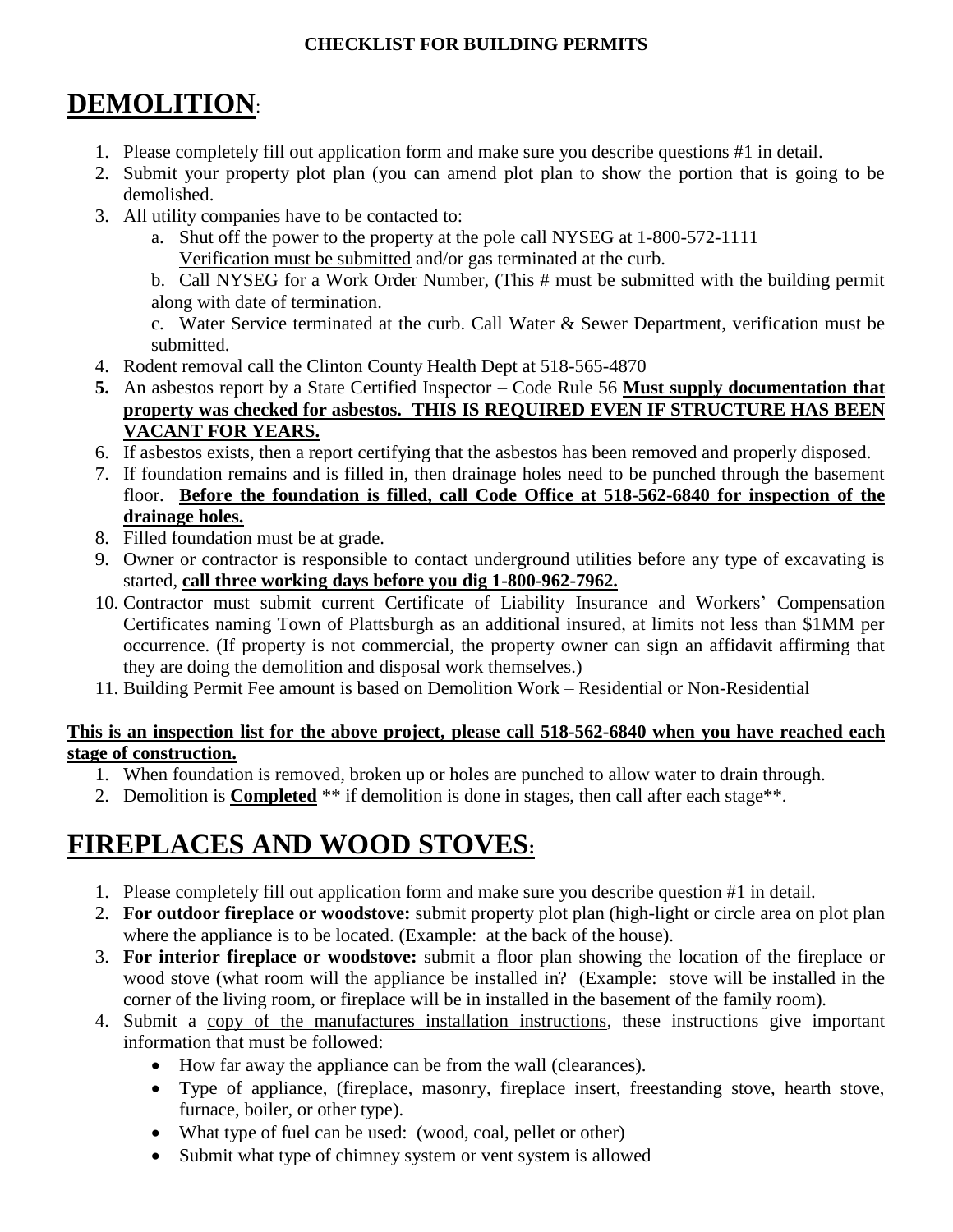## **FIREPLACES AND WOOD STOVES CONT'D:**

If a chimney is required:

- Include what the height of the chimney will be above the roofline and/or from the roof peak (example chimney height is 3 ft. above roof and 10 ft away from the roof peak).
- Include what type of liner is needed (clay flue, steel, other).
- 5. If applicable, an electrical certificate from either:
	- Commonwealth Electrical Inspection Services 518-566-7091 • The Inspector– Corey Boire – Commercial & Residential 518-572-1140 • ADK Electrical Inspector – Commercial & Residential 518-569-4939 • Middle Dept. Inspection Agency 518-481-5965
	- **NOTE:** If upgrading electrical service or installing electrical heat you must notify by calling

NYSEG at 1-800-572-1111.

- 6. Contractor must submit current Certificate of Liability Insurance and Workers' Compensation Certificates naming Town of Plattsburgh as an additional insured, at limits not less than \$1MM per occurrence. (If homeowner lives at residence and property is not commercial, the homeowner can sign an affidavit affirming that they are doing the work themselves.)
- 7. Building Permit Fee amount is \$75.00.

### **This is an inspection list for the above project, please call 518-562-6840 when you have reached each stage of construction:**

- 1) After the stove/fireplace is set, **with all clearances and insulation exposed**.
- 2) When stove/fireplace is completed.

## **SIGNS:**

- 1. Please completely fill out a SIGN PERMIT APPLICATION form & make sure you describe question #3 in detail.
- 2. Submit the property plot plan and amend the plot plan to show the location(s) of the proposed signage.
- 3. Submit detailed drawing showing the size and styles of design of all signs.
	- The sign ordinances should be complied with or variance will be required. (Town of Plattsburgh Zoning Ordinance, Section VI)
- 4. Contractor must submit current Certificate of Liability Insurance and Workers' Compensation Certificates naming Town of Plattsburgh as an additional insured, at limits not less than \$1MM per occurrence.
- 5. If any electrical work is required an Electrical Certificate from a Third Party Agency is required. **\*\*\*The Allowed 3rd Party Agencies are as follows:**

| THE AHOWED THE ALLY ARCHELES ALE AS IULIONS. |                                                          |              |
|----------------------------------------------|----------------------------------------------------------|--------------|
|                                              | • Commonwealth Electrical Inspection Services            | 518-566-7091 |
|                                              | • The Inspector – Corey Boire - Commercial & Residential | 518-572-1140 |
|                                              | • ADK Electrical Inspector – Commercial & Residential    | 518-569-4939 |
|                                              | • Middle Dept. Inspection Agency                         | 518-481-5965 |

#### **This is an inspection list for the above project, please call 518-562-6840 when you have reached each state of construction:**

- 1. If electric work was installed, contact the Electrical Agency for an inspection and obtain a Final Certificate.
- 2. When signage is completed and all other certificates have been issued and submitted to the Code Enforcement Office.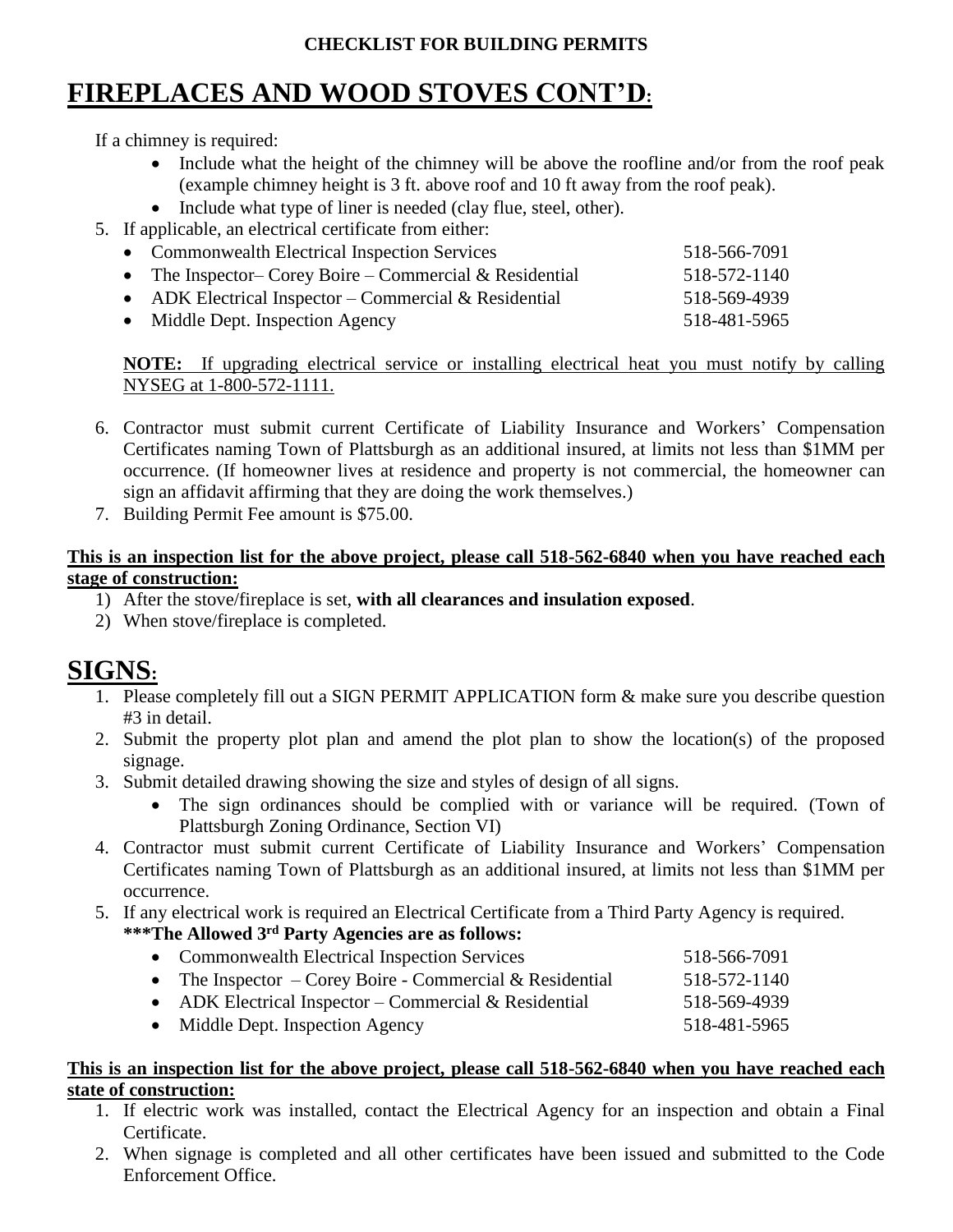# **OTHER TYPES OF PERMIT REQUESTS:**

- 1. Please completely fill out application form & make sure you describe question #1 in detail.
- 2. Property plot plan. Amend the plot plan showing location of the construction. **NOTE**: No construction can be within an easement.
- 3. Specification sheet filled out must be filled out, if applicable.
- 4. Detailed explanation of the proposed construction (top and side views).
- 5. Owner or contractor is responsible to contact underground utilities before any type of excavating is started, **call three working days before you dig 1-800-962-7962.**
- 6. If electrical is added an electric certificate is required from a Third Party Agency. **\*\*\*The Allowed 3rd Party Agencies are as follows:**

|           | $\frac{1}{2}$ and $\frac{1}{2}$ and $\frac{1}{2}$ and $\frac{1}{2}$ and $\frac{1}{2}$ and $\frac{1}{2}$ and $\frac{1}{2}$ and $\frac{1}{2}$ |              |
|-----------|---------------------------------------------------------------------------------------------------------------------------------------------|--------------|
| $\bullet$ | <b>Commonwealth Electrical Inspection Services</b>                                                                                          | 518-566-7091 |
| $\bullet$ | The Inspector – Corey Boire – Commercial & Residential                                                                                      | 518-572-1140 |
| $\bullet$ | ADK Electrical Inspector – Commercial & Residential                                                                                         | 518-569-4939 |
| $\bullet$ | Middle Dept. Inspection Agency                                                                                                              | 518-481-5965 |
|           |                                                                                                                                             |              |

**NOTE:** If up grading electrical service or installing electrical heat you must contact NYSEG at 1-800-572-1111.

- 7. New water or sewer service is required contact Water & Sewer (518-562-6890).
- 8. Contractor must submit current Certificate of Liability Insurance and Workers' Compensation Certificates naming Town of Plattsburgh as an additional insured, at limits not less than \$1MM per occurrence. (If homeowner lives at residence and property is not commercial, the homeowner can sign an affidavit affirming they are doing the work themselves.)
- 9. Building Permit Fee amount will be determined by C.E.O./Secretary. Please supply sq. ft. of each item.

### **This is an inspection list for the above project, please call 518-562-6840 when you have reached each stage of construction.**

- 1. Framing, when all Mechanicals are **completed.**
- 2. Insulation is **completed**.
- 3. Fire rated sheet rock or any other type of **Fire Separation**, Also when green rock is installed.
- 4. Construction is **completed and all other Certificates have been issued.**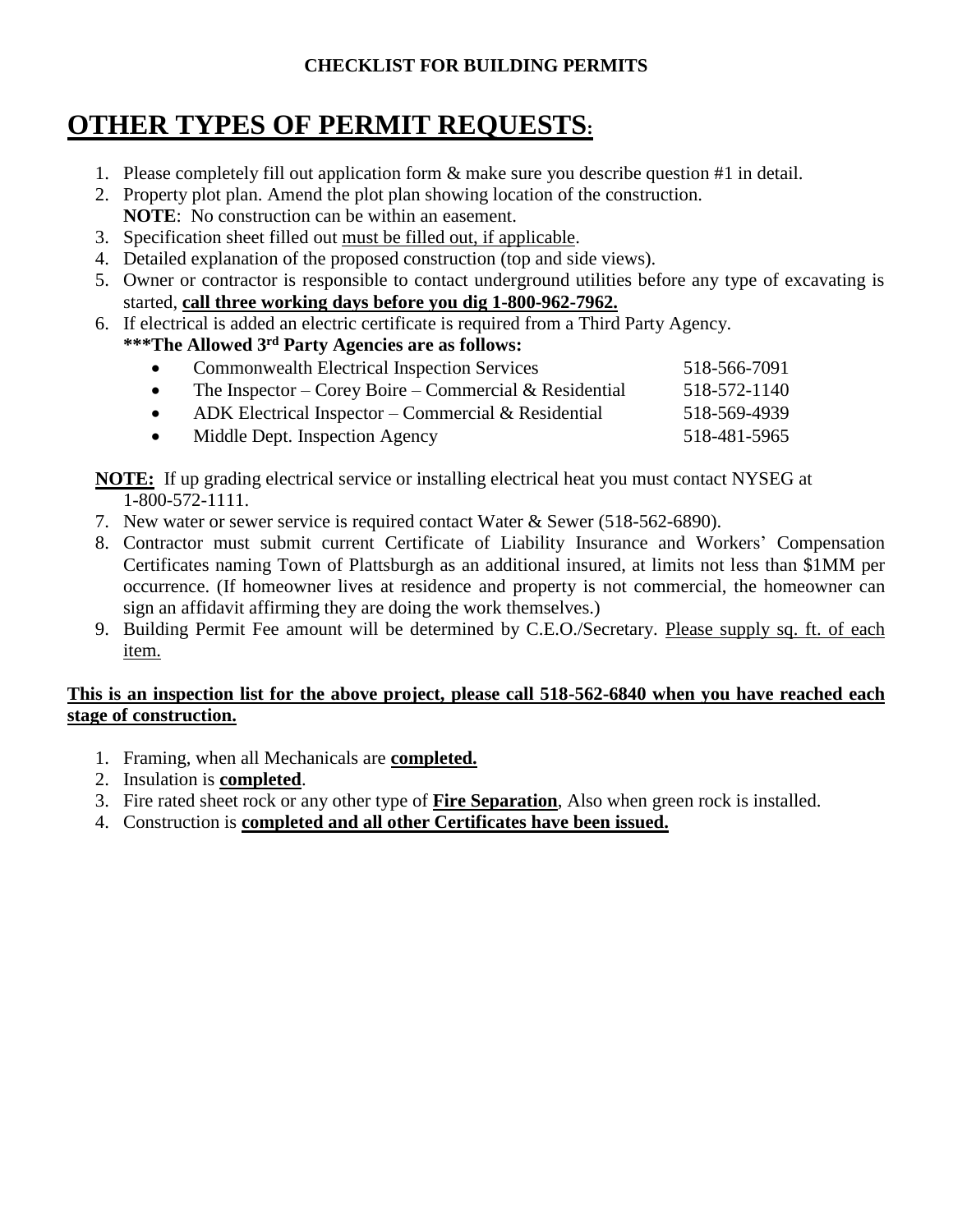### **TOWN OF PLATTSBURGH** PERMIT APPLICATION

| Date Submitted:     | Tax Map #:                 | <b>Permit number:</b>    |
|---------------------|----------------------------|--------------------------|
| Date Approved:      | <b>Zoning District:</b>    | <b>Date Permit Paid:</b> |
| <b>Date Denied:</b> | <b>ZBA or PB Approval:</b> | <b>Bldg Permit Fee:</b>  |

Application is hereby made to the Code Enforcement Officer for the issuance of a Building Permit pursuant to all applicable codes, ordinances, and Laws regulation the governing erection, construction, enlargement, addition, repair, replacement, improvement, removal, demolition, conversion and change in the nature of the occupancy of any building or structure within the boundaries of the Town of Plattsburgh at the following location.

ADDRESS OF THE PROPERTY: \_\_\_\_\_\_\_\_\_\_\_\_\_\_\_\_\_\_\_\_\_\_\_\_\_\_\_\_\_\_\_\_\_\_\_\_\_\_\_\_\_\_\_\_\_\_\_\_\_\_\_\_\_\_ 1) Applicant: Name Phone # Address \_\_\_\_\_\_\_\_\_\_\_\_\_\_\_\_\_\_\_\_\_\_\_\_\_\_\_\_\_\_ City \_\_\_\_\_\_\_\_\_\_\_\_\_\_\_\_\_\_\_\_ St\_\_\_\_ Zip \_\_\_\_\_\_\_ Email Address: 2) Property Owner (only use-if different than Applicant) Applicant: Name \_\_\_\_\_\_\_\_\_\_\_\_\_\_\_\_\_\_\_\_\_\_\_\_\_\_\_\_\_\_\_\_\_\_\_\_ Phone # \_\_\_\_\_\_\_\_\_\_\_\_\_\_\_\_\_\_\_\_\_ Address City City St Zip Email Address: \_\_\_\_\_\_\_\_\_\_\_\_\_\_\_\_\_\_\_\_\_\_\_\_\_\_\_\_\_\_\_\_\_\_\_\_\_\_\_\_\_\_\_\_\_\_\_\_\_\_\_\_\_\_\_\_\_\_\_\_\_\_\_\_\_\_ 3) Nature of Work (\*\*Check all that apply\*\*): \_\_\_\_\_ Use Residence \_\_\_\_\_ Erect Garage \_\_\_\_\_ Repair Storage Shed \_\_\_\_\_ Alter Deck extend Porch Porch Porch Porch Porch Porch Porch Porch Porch Porch Porch Porch Porch Porch Porch Porch Porch Porch Porch Porch Porch Porch Porch Porch Porch Porch Porch Porch Porch Porch Porch Porch Porch Porch Porch Porch \_\_\_\_\_ Remove Camp \_\_\_\_\_ Demolish Handicap Ramp **Example 2.1** Occupy<br>
Move Manufactured Home<br>
Move Manufactured Home<br>
Move Manufactured Home Move Manufactured Home Lack Park & Occupy Manufactured Home Barn \_\_\_\_\_ Pool Replace Manufactured Home Uther  $\overline{\phantom{a}}$ \_\_\_\_\_\_\_\_\_\_\_\_\_\_\_\_\_\_\_\_\_\_\_\_\_\_\_\_\_\_\_\_\_\_\_\_\_\_\_\_\_\_\_\_\_\_\_\_\_\_\_\_\_\_\_\_\_\_\_\_\_\_\_\_\_\_\_\_\_\_\_\_\_\_\_\_\_\_

### **\*\*THIS PERMIT DOES NOT INCLUDE SERVICES OUTSIDE OF BUILDING FOR WATER/SEWER & HIGHWAY ACCESS PERMITS\*\* Did You Obtain a Water & Sewer Permit through the Town W/S Dept.? Yes \_\_\_ No \_\_\_\_**

| Did You Obtain a Highway Permit through the Town Highway Dept.?<br>Yes No |                                 |                                              |                                |
|---------------------------------------------------------------------------|---------------------------------|----------------------------------------------|--------------------------------|
| 4) Property Use:                                                          | Residental                      | Commercial                                   | Proposed Change of Use _______ |
|                                                                           | 5) Site Location of Project:    |                                              |                                |
| A Plot Plan<br><b>Floor Plans</b>                                         | ) is attached<br>) are included | $( )$ is not attached<br>() are not included |                                |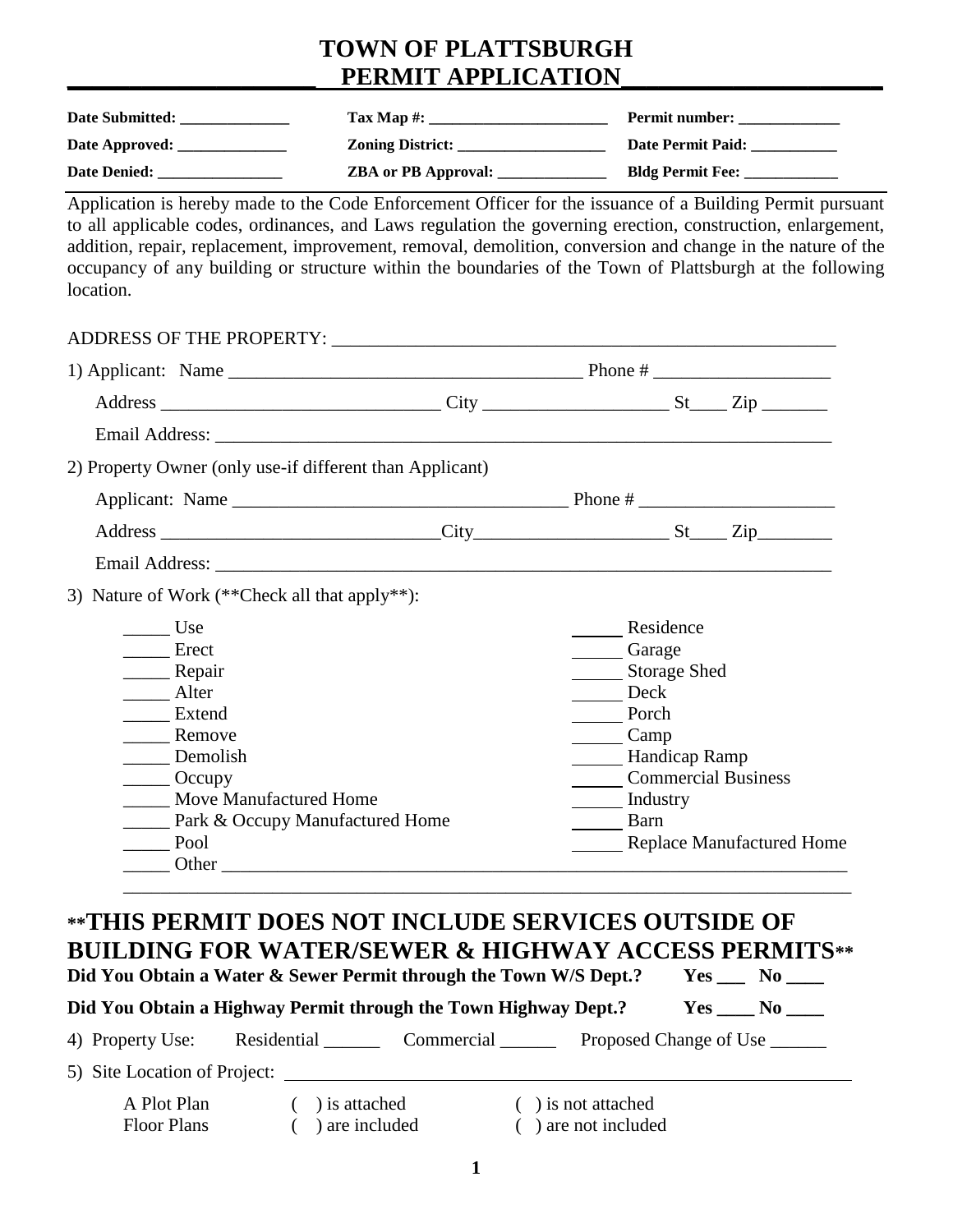The building will be as follows:

**1.** Description in detail of proposed project (\*\*include project dimensions and use\*\*) \_\_\_\_\_\_\_\_\_\_\_\_\_\_\_\_\_\_\_\_\_\_\_\_

\_\_\_\_\_\_\_\_\_\_\_\_\_\_\_\_\_\_\_\_\_\_\_\_\_\_\_\_\_\_\_\_\_\_\_\_\_\_\_\_\_\_\_\_\_\_\_\_\_\_\_\_\_\_\_\_\_\_\_\_\_\_\_\_\_\_\_\_\_\_\_\_\_\_\_\_\_\_\_\_\_\_\_\_\_\_\_

| <b>Residence</b>                 | <b>Garage</b> | <b>Manufactured Home</b>                                                                                          |
|----------------------------------|---------------|-------------------------------------------------------------------------------------------------------------------|
| ) Single Family                  | ) Attached    |                                                                                                                   |
| ( ) Two Family                   | ) Unattached  |                                                                                                                   |
| ) Multi Family                   |               |                                                                                                                   |
|                                  |               |                                                                                                                   |
|                                  |               |                                                                                                                   |
|                                  |               |                                                                                                                   |
|                                  |               |                                                                                                                   |
|                                  |               | 6. Corner or Interior Lot                                                                                         |
|                                  |               | 7. Front yard (from the $\underline{LOT$ LINE to the front of the building) _______________________________ feet. |
|                                  |               |                                                                                                                   |
|                                  |               |                                                                                                                   |
|                                  |               |                                                                                                                   |
|                                  |               |                                                                                                                   |
|                                  |               |                                                                                                                   |
|                                  |               | <b>12.</b> Estimated Value (\$) of all work, include all material & labor costs of the proposed work (even if the |
|                                  |               |                                                                                                                   |
| 13. Is the Owner doing all work? |               |                                                                                                                   |
|                                  |               |                                                                                                                   |
|                                  |               |                                                                                                                   |
| 14. General Contractor:          |               |                                                                                                                   |
|                                  | Business Name |                                                                                                                   |

15. Submit 3rd Party Electrical Agency's Name \_\_\_\_\_\_\_\_\_\_\_\_\_\_\_\_\_\_\_\_\_\_\_\_\_\_\_\_\_\_\_\_\_\_\_\_\_\_\_\_\_\_\_\_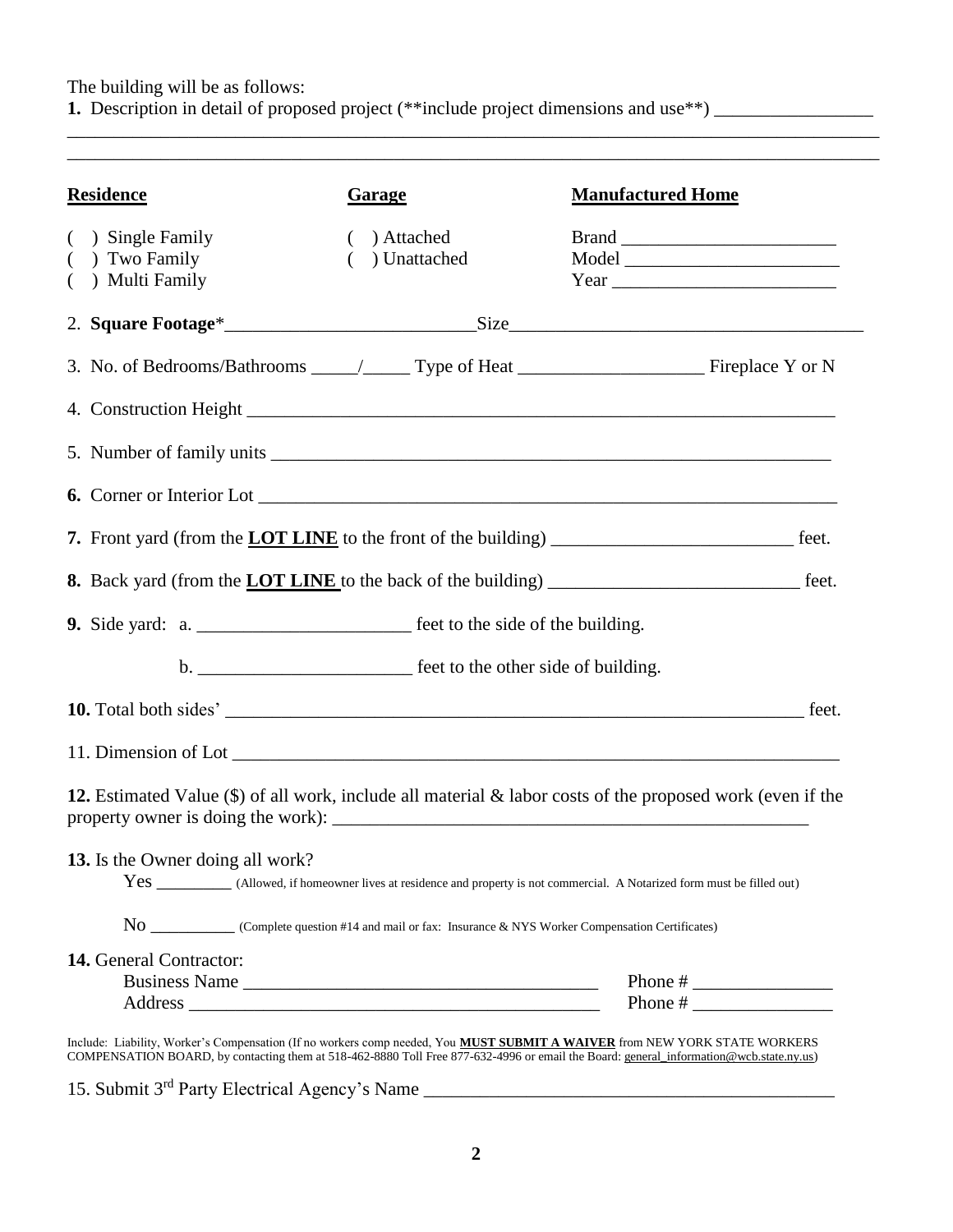### **BUILDING SPECIFICATION SHEET FOR PROPOSED CONSTRUCTION/ADDITIONS/ETC.**

### **(NOTE: Do not need for fences, swimming pools, some sheds, or if provided on stamped plans). NOTE: Where not applicable, write in N/A.**

| Size of floor joist<br>Spacing _______ inches on center<br><b>FOUNDATION WALL:</b><br><b>EXTERIOR WALL:</b><br>Spacing ____________ inches on center<br>Type of interior finish<br><u>Land Communication</u><br><b>EXTERIOR STAIRS:</b><br>$\text{Type}\_\_\_\_\_\_\_\_\_$<br>Riser Size<br><b>INTERIOR STAIRS:</b><br>Width Nieuwana and San Andrew March 2014<br>Size<br>Riser Size<br><b>Railing height from stairs to Header</b><br><b>INTERIOR DOORS:</b><br>TYPE<br><b>INSULATION:</b><br><b>INTERIOR WALL FRAMING:</b><br>Spacing ___________ inches to center<br>Exterior Walls | Footings:                          | <b>Floor Framing:</b> |
|-----------------------------------------------------------------------------------------------------------------------------------------------------------------------------------------------------------------------------------------------------------------------------------------------------------------------------------------------------------------------------------------------------------------------------------------------------------------------------------------------------------------------------------------------------------------------------------------|------------------------------------|-----------------------|
|                                                                                                                                                                                                                                                                                                                                                                                                                                                                                                                                                                                         |                                    |                       |
|                                                                                                                                                                                                                                                                                                                                                                                                                                                                                                                                                                                         |                                    |                       |
| Tread Size<br>Tread Size                                                                                                                                                                                                                                                                                                                                                                                                                                                                                                                                                                |                                    |                       |
|                                                                                                                                                                                                                                                                                                                                                                                                                                                                                                                                                                                         |                                    |                       |
|                                                                                                                                                                                                                                                                                                                                                                                                                                                                                                                                                                                         |                                    |                       |
|                                                                                                                                                                                                                                                                                                                                                                                                                                                                                                                                                                                         |                                    |                       |
|                                                                                                                                                                                                                                                                                                                                                                                                                                                                                                                                                                                         |                                    |                       |
|                                                                                                                                                                                                                                                                                                                                                                                                                                                                                                                                                                                         |                                    |                       |
|                                                                                                                                                                                                                                                                                                                                                                                                                                                                                                                                                                                         |                                    |                       |
|                                                                                                                                                                                                                                                                                                                                                                                                                                                                                                                                                                                         |                                    |                       |
|                                                                                                                                                                                                                                                                                                                                                                                                                                                                                                                                                                                         |                                    |                       |
|                                                                                                                                                                                                                                                                                                                                                                                                                                                                                                                                                                                         |                                    |                       |
|                                                                                                                                                                                                                                                                                                                                                                                                                                                                                                                                                                                         |                                    |                       |
|                                                                                                                                                                                                                                                                                                                                                                                                                                                                                                                                                                                         |                                    |                       |
|                                                                                                                                                                                                                                                                                                                                                                                                                                                                                                                                                                                         |                                    |                       |
|                                                                                                                                                                                                                                                                                                                                                                                                                                                                                                                                                                                         | SLAB:                              |                       |
|                                                                                                                                                                                                                                                                                                                                                                                                                                                                                                                                                                                         |                                    |                       |
|                                                                                                                                                                                                                                                                                                                                                                                                                                                                                                                                                                                         |                                    |                       |
|                                                                                                                                                                                                                                                                                                                                                                                                                                                                                                                                                                                         |                                    |                       |
|                                                                                                                                                                                                                                                                                                                                                                                                                                                                                                                                                                                         |                                    |                       |
|                                                                                                                                                                                                                                                                                                                                                                                                                                                                                                                                                                                         |                                    |                       |
|                                                                                                                                                                                                                                                                                                                                                                                                                                                                                                                                                                                         | <b>BEARING BEAM:</b>               |                       |
|                                                                                                                                                                                                                                                                                                                                                                                                                                                                                                                                                                                         |                                    |                       |
|                                                                                                                                                                                                                                                                                                                                                                                                                                                                                                                                                                                         |                                    |                       |
|                                                                                                                                                                                                                                                                                                                                                                                                                                                                                                                                                                                         |                                    |                       |
|                                                                                                                                                                                                                                                                                                                                                                                                                                                                                                                                                                                         |                                    |                       |
|                                                                                                                                                                                                                                                                                                                                                                                                                                                                                                                                                                                         |                                    |                       |
|                                                                                                                                                                                                                                                                                                                                                                                                                                                                                                                                                                                         | <b>WINDOWS:</b>                    |                       |
|                                                                                                                                                                                                                                                                                                                                                                                                                                                                                                                                                                                         | Headers _____                      |                       |
|                                                                                                                                                                                                                                                                                                                                                                                                                                                                                                                                                                                         | Size(s)                            |                       |
|                                                                                                                                                                                                                                                                                                                                                                                                                                                                                                                                                                                         |                                    |                       |
|                                                                                                                                                                                                                                                                                                                                                                                                                                                                                                                                                                                         | <b>Height from floor to bottom</b> |                       |
|                                                                                                                                                                                                                                                                                                                                                                                                                                                                                                                                                                                         | <b>Window Sill</b>                 |                       |
|                                                                                                                                                                                                                                                                                                                                                                                                                                                                                                                                                                                         | Do All Windows meet the Emergency  |                       |
|                                                                                                                                                                                                                                                                                                                                                                                                                                                                                                                                                                                         |                                    |                       |
|                                                                                                                                                                                                                                                                                                                                                                                                                                                                                                                                                                                         |                                    |                       |
|                                                                                                                                                                                                                                                                                                                                                                                                                                                                                                                                                                                         |                                    |                       |
|                                                                                                                                                                                                                                                                                                                                                                                                                                                                                                                                                                                         |                                    |                       |
|                                                                                                                                                                                                                                                                                                                                                                                                                                                                                                                                                                                         |                                    |                       |
|                                                                                                                                                                                                                                                                                                                                                                                                                                                                                                                                                                                         |                                    | Interior Walls        |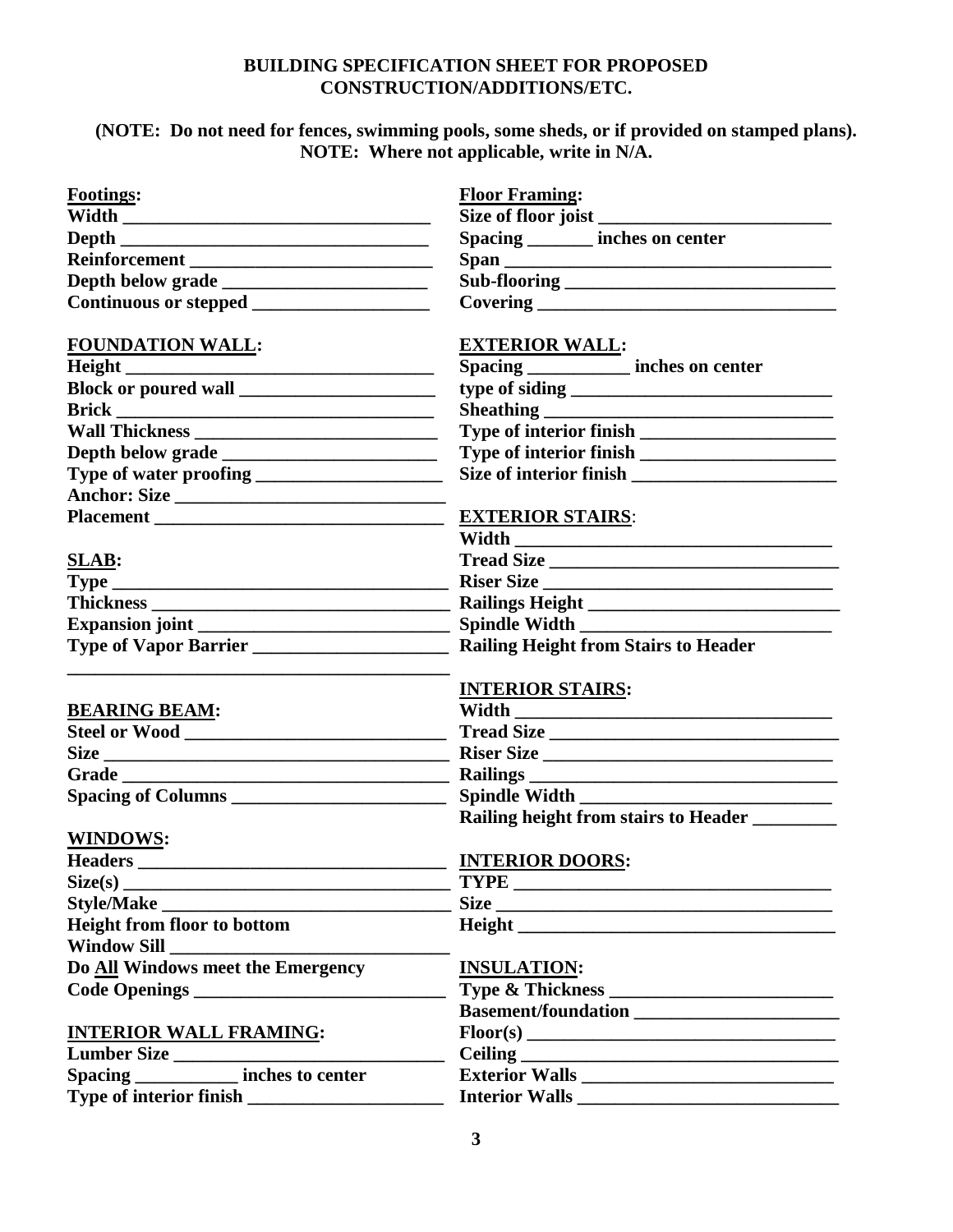|                                           | <b>INSULATION CONT'D:</b>                                                                                                                                                                                                           |
|-------------------------------------------|-------------------------------------------------------------------------------------------------------------------------------------------------------------------------------------------------------------------------------------|
|                                           |                                                                                                                                                                                                                                     |
|                                           | <b>Other</b> contracts to the contract of the contract of the contract of the contract of the contract of the contract of the contract of the contract of the contract of the contract of the contract of the contract of the contr |
| <b>CEILING JOISTS:</b>                    | <b>VENTILATION:</b>                                                                                                                                                                                                                 |
|                                           | Soffits                                                                                                                                                                                                                             |
| Ridge Board Size                          | Crawl Spaces                                                                                                                                                                                                                        |
|                                           |                                                                                                                                                                                                                                     |
|                                           | Louver                                                                                                                                                                                                                              |
|                                           |                                                                                                                                                                                                                                     |
| <b>RAFTERS:</b>                           |                                                                                                                                                                                                                                     |
|                                           |                                                                                                                                                                                                                                     |
|                                           |                                                                                                                                                                                                                                     |
|                                           |                                                                                                                                                                                                                                     |
|                                           | <b>FIREPLACES/STOVES:</b>                                                                                                                                                                                                           |
|                                           |                                                                                                                                                                                                                                     |
| TRUSS ROOFING SYSTEM:                     |                                                                                                                                                                                                                                     |
| Ground Snow Load                          |                                                                                                                                                                                                                                     |
|                                           |                                                                                                                                                                                                                                     |
|                                           |                                                                                                                                                                                                                                     |
| <b>ROOF COVERINGS:</b>                    |                                                                                                                                                                                                                                     |
|                                           |                                                                                                                                                                                                                                     |
|                                           |                                                                                                                                                                                                                                     |
| Vents                                     |                                                                                                                                                                                                                                     |
|                                           | <b>ALARM SYSTEMS:</b>                                                                                                                                                                                                               |
|                                           |                                                                                                                                                                                                                                     |
|                                           |                                                                                                                                                                                                                                     |
| <b>SMOKE DETECTORS:</b>                   |                                                                                                                                                                                                                                     |
| Number Amount ________________________    |                                                                                                                                                                                                                                     |
|                                           |                                                                                                                                                                                                                                     |
| Type                                      | Strobe Alarms                                                                                                                                                                                                                       |
| Carbon Monoxide Detector ________________ |                                                                                                                                                                                                                                     |
|                                           |                                                                                                                                                                                                                                     |
| ADDITIONAL INFORMATION/DETAILS:           |                                                                                                                                                                                                                                     |
|                                           |                                                                                                                                                                                                                                     |

SIGNATURE OF OWNER OR DESIGNATED AGENT

**DATE**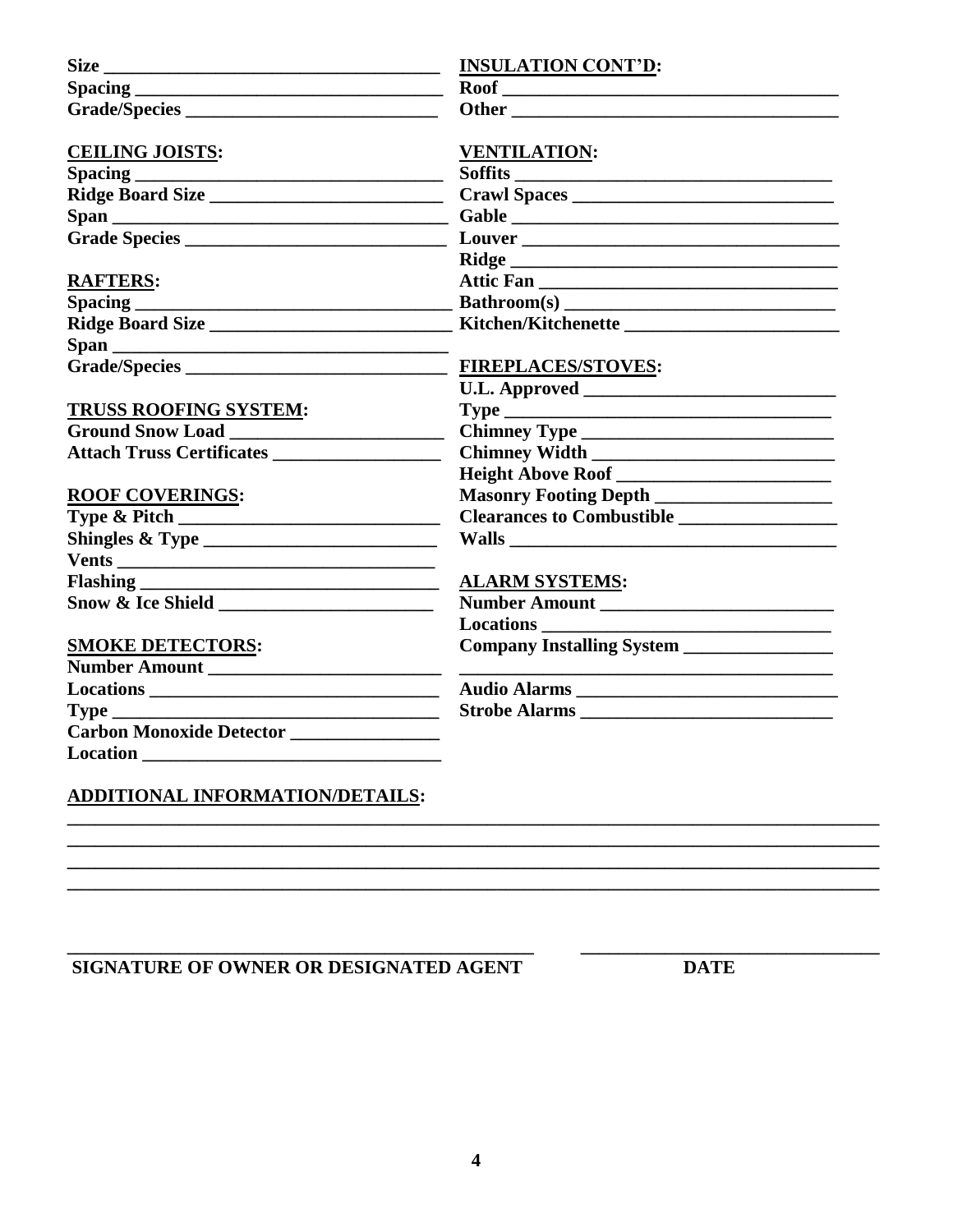STATE OF NEW YORK ) )ss: COUNTY OF CLINTON )

Deponent, being duly sworn, says that he (she) is the owner or authorized agent for which the foregoing work is proposed to be done, and that he (she) is duly authorized to perform such work, and that all workmen employed on this building are covered by contract or compensation insurance, and that all work will be performed in accordance with all existing State Laws and Local Ordinances. I further state that all information is true and correct to the best of my knowledge.

> \_\_\_\_\_\_\_\_\_\_\_\_\_\_\_\_\_\_\_\_\_\_\_\_\_\_\_\_\_\_\_\_\_\_\_\_\_\_\_\_ Signature of Owner or Designated Agent

> \_\_\_\_\_\_\_\_\_\_\_\_\_\_\_\_\_\_\_\_\_\_\_\_\_\_\_\_\_\_\_\_\_\_\_\_\_\_\_\_

Print Name

Sworn to before me this  $\frac{day}{}$  of  $\qquad \qquad .20$ 

*Notary Public*

### **DESIGNATED AGENT AUTHORIZATION:**

\_\_\_\_\_\_\_\_\_\_\_\_\_\_\_\_\_\_\_\_\_\_\_\_\_\_\_\_\_\_\_\_\_\_\_\_\_

I am authorizing \_\_\_\_\_\_\_\_\_\_\_\_\_\_\_\_\_\_\_\_\_\_\_\_\_\_\_\_\_\_\_\_\_\_\_\_\_\_\_ to act as agent with regard to the above matter. This agent has been contracted by me to perform the work for which the application is being submitted. The agent, \_\_\_\_\_\_\_\_\_\_\_\_\_\_\_\_\_\_\_\_\_\_\_\_\_\_\_\_\_, being duly authorized to perform such work, has insured that all workmen employed at this site will be covered by contract or compensation insurance and that all work will be performed in accordance with all existing State Laws and Local Ordinances. Further, I state that all submitted information is true and correct to the best of my knowledge.

> \_\_\_\_\_\_\_\_\_\_\_\_\_\_\_\_\_\_\_\_\_\_\_\_\_\_\_\_\_\_\_\_\_\_\_\_ Signature of Applicant

> \_\_\_\_\_\_\_\_\_\_\_\_\_\_\_\_\_\_\_\_\_\_\_\_\_\_\_\_\_\_\_\_\_\_\_\_

Signature of Agent

Sworn to before me this  $\frac{\text{day of}}{\text{day of}}$ , 20

\_\_\_\_\_\_\_\_\_\_\_\_\_\_\_\_\_\_\_\_\_\_\_\_\_\_\_\_\_\_\_\_\_\_\_\_\_

*Notary Public*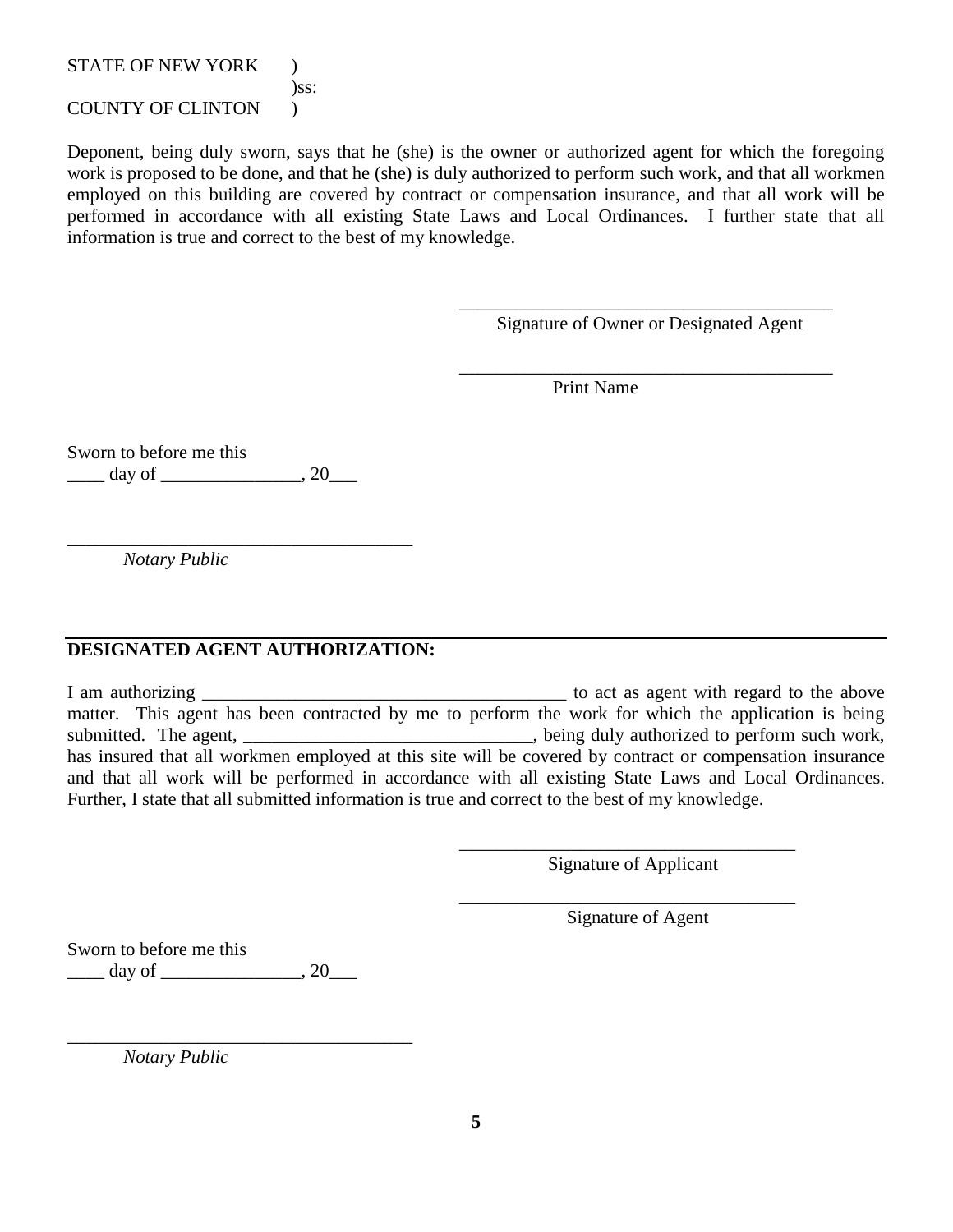#### FOR USE BY CODE ENFORCEMENT OFFICER ONLY.

- ) Permit for use  $\left($
- ) Approved  $\left($
- ) Denied Not in conformance with the following provision(s) of the Town of Plattsburgh Zoning  $\left($

<u> 1989 - Johann Stoff, deutscher Stoffen und der Stoffen und der Stoffen und der Stoffen und der Stoffen und der</u>

) Denied - Does not meet New York State Fire Prevention and Building Codes.  $\left($ 

Comments:

Date and the state of the state of the state of the state of the state of the state of the state of the state of the state of the state of the state of the state of the state of the state of the state of the state of the s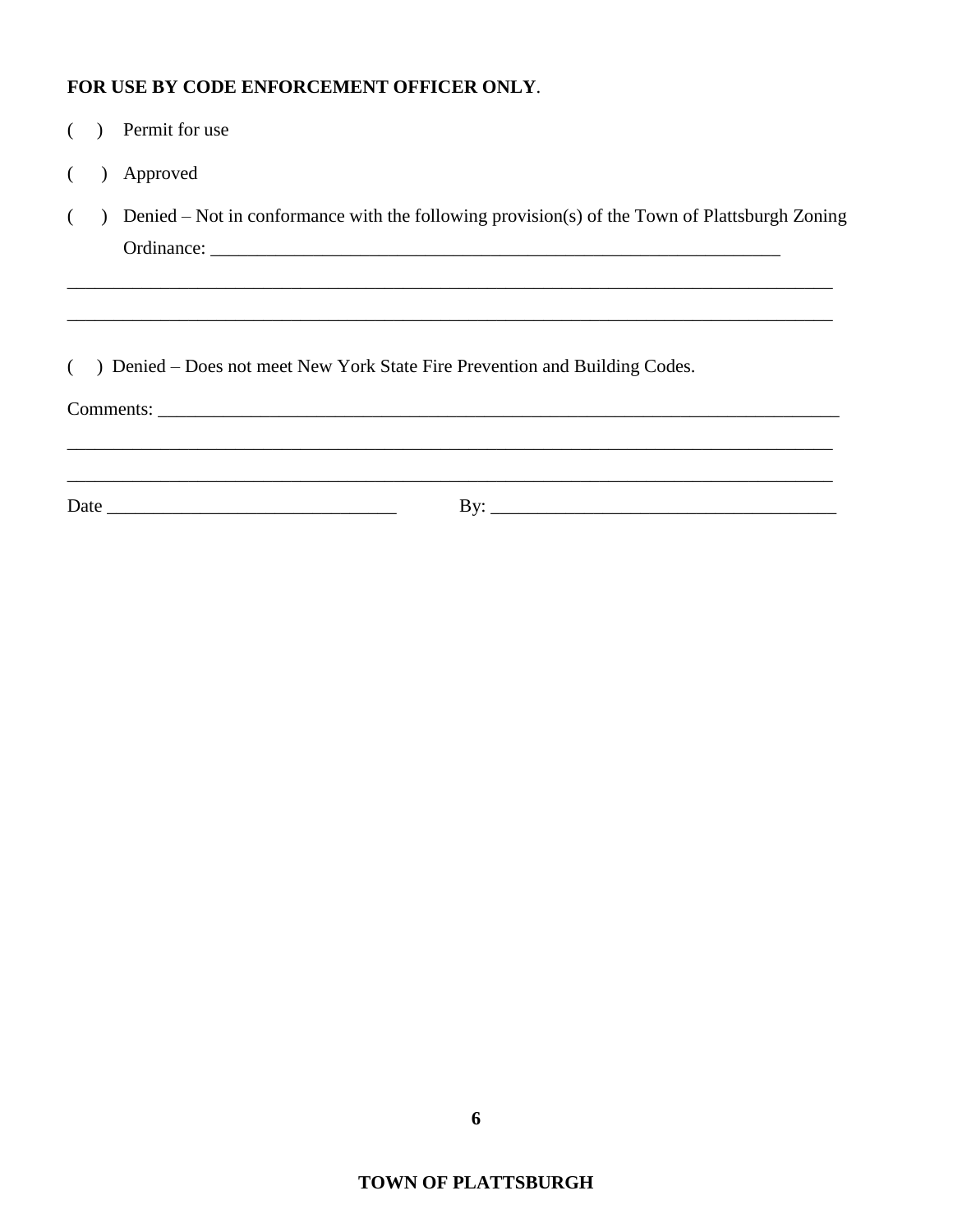#### **CODE ENFORCEMENT OFFICE**

**Town of Plattsburgh Zoning Ordinance:** Effective date: May 14, 1969

Revised January 17, 2013, Revised June 6, 2016

**NYS Fire Prevention & Building Codes**: Effective date: January 1, 1984 – Revised January, 2010

#### **ARTICLE XVI - Administration and Enforcement**

**Section 16.1 Enforcement.** This ordinance shall be enforced by the Zoning Enforcement Officer. The Zoning Enforcement Officer shall administer this chapter in the first instance so that all land use applications must start with the Zoning Enforcement Officer. Land use applications may then be forwarded to the Town Board, the Planning Board or the Zoning Board of Appeals depending on the appropriate jurisdiction over such applications pursuant to this chapter. Compliance with this chapter and all permits, approvals and decisions that are rendered under this chapter shall be enforced by the Zoning Enforcement Officer. Specifically, the Zoning Enforcement Officer shall have the following powers and duties.

- A. Initial review and processing of all applications submitted under this chapter.
- B. Issue building permit, certificates of occupancy, temporary certificates of occupancy and certificates of compliance.
- C. Enforce the conditions of any variance, site plan review or special use permit.
- D. Enforce the specific provisions of this chapter.

**Section 16.8 Penalties.** Violation of any provision or requirement of this Ordinance or violation of any statement, plan, application, permit or certificate approved under the provision of this Ordinance shall be considered an offense.

A. Conviction of a first offense is punishable by a fine of not more than three hundred fifty dollars (\$350) and/or imprisonment for not more than six (6) months.

B. Conviction of a second offense, when both offenses are with a five (5) year period, is punishable by a fine of not less than three hundred fifty dollars (\$350) nor more than seven hundred dollars (\$700) and/or imprisonment for not more than six (6) months.

C. Conviction of a third or subsequent offense, when all offenses are committed within a five (5) year period, is punishable by a fine of not less than seven hundred dollars (\$700) nor more than one thousand dollars (\$1000) and/or imprisonment for not more than six (6) months.

For the purpose of conferring jurisdiction upon courts and judicial officers generally, violations of this Ordinance shall be deemed misdemeanors and for such purpose only all provisions of law relating to misdemeanors shall apply to such violations. Each week's continued violation shall constitute a separate additional offense.

In addition to other remedies, the Town may institute any appropriate action or proceeding to prevent any unlawful erection, alteration, conversion, maintenance or use; to correct or abate such violation; to prevent the occupancy of a building, a structure or land; or to prevent any illegal act, conduct, business or use.